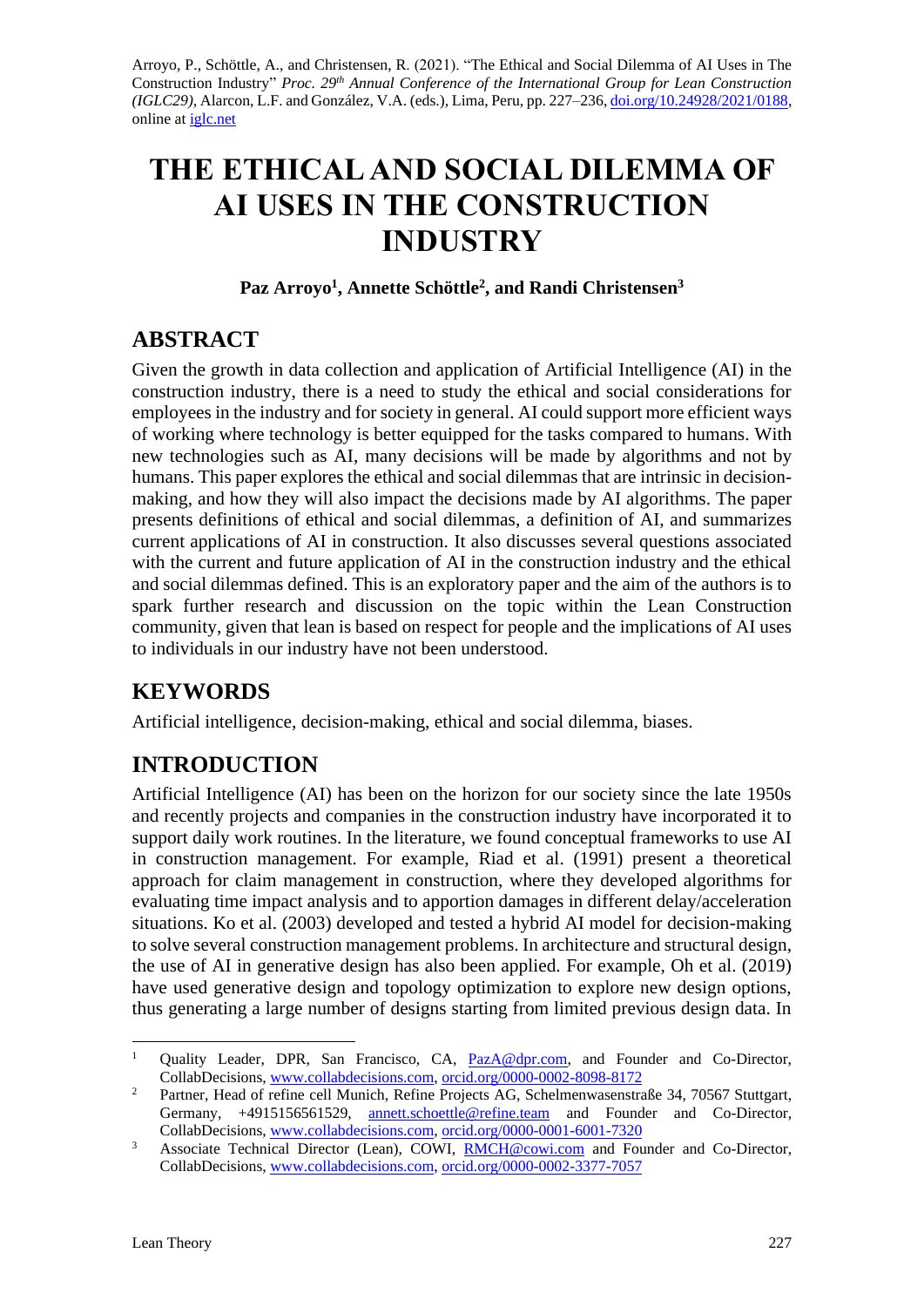a recent article in ENR (2021), several uses in construction are reported. For example, as applications for planning are growing quickly, companies like DPR construction are creating their own algorithms to help project teams make decisions in terms of production control or supporting owners in making facility management decisions (DPR Construction, 2019). Furthermore, commercial companies are offering algorithms to use AI for providing legal advice to small construction players to manage contractual risks.

This paper is inspired by The Social Dilemma documentary from Netflix and the book Homo Deus (Harari, 2019). These two references have sparked several philosophical discussions in all aspects of our lives, and we see the need to at least pose the questions for us, the international Lean Construction community, to discuss how ethical and social dilemmas related to the use of AI affect people in our industry. AI is used in several aspects of our daily life: automotive driving (Directions), searching for information (Google), choosing movies (Netflix), Social Platforms (FB, Instagram, LinkedIn) – all these influences what we see, which opinions we hear more, who we follow, what information is presented first, etc. AI use is already affecting not only our personal lives, but also our work lives in the construction industry. As lean practitioners, we seek to optimize processes, to work efficiently and to utilize technology where it enables us to either deliver more value or reduce waste. On the other hand, we should never forget that lean holds a common value of respect for people, and we want to make sure to preserve this in the future of the construction industry, given the probably inevitable coexistence of AI in construction (Schia et al. 2019). We think as a society all perspectives on using AI should be discussed in order to both gain the benefit and still keep asking the more fundamental and ethical questions. This should not be a discussion limited to AI developers who are trying to maximize their commercial value. Although the developers might have the best of intentions in aiming to increase the productivity of the construction industry, there might be unintended consequences of their actions.

In this paper we explore several questions associated with the current and future application of AI in the construction industry and the ethical and social dilemmas. This is an exploratory paper, and we look forward to sparking further research and discussion on the topic within our community.

### **METHODOLOGY**

This paper uses exploratory research, which is open ended and interactive in nature; the structure is not predetermined, as opposed to confirmatory research (Stebbins, 2001). This type of research is appropriate for questions like how and why in fields where there is an absence of previous research data, as is in the case of this paper. The research question is how AI-based decisions in applications in the construction industry can present social and ethical dilemmas. Our purpose is to discuss the ethical and social dilemmas of using AI in the construction industry and the implications to preserving the respect for people working in construction. The authors have reviewed the literature 1) to first define AI as a field of study and its potentiality, and 2) to explain the ethical and social dilemmas. Then, we reviewed the literature and industry media to summarize current and potential future uses of AI in the construction industry. Finally, a discussion section is presented based on questions that emerged by associating AI applications in the construction industry with ethical and social dilemmas in decision-making.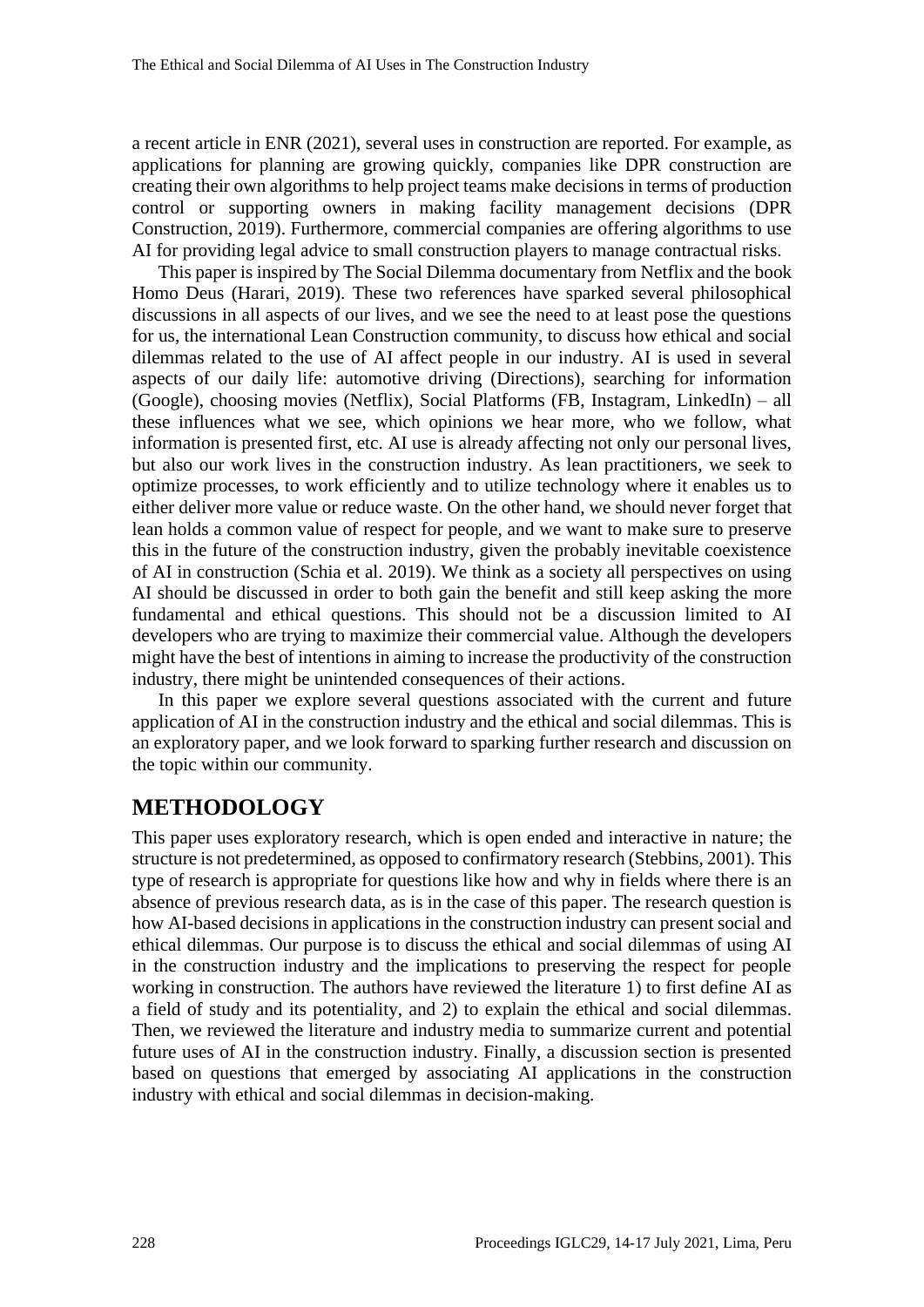# **BACKGROUND INFORMATION**

Little research has been published on how AI impacts humans and human behavior. In this section, AI is defined through literature and the distinction between ethical and social dilemmas is discussed in the context of applications of AI to the construction industry.

### **WHAT IS AI?**

Russell and Norvig (2019) studied several definitions of AI and classified them into systems (including machines) which think or act like a human, and systems which think or act rationally. These definitions create a need to study the definition of human thinking and acting, and how we define what rational acting or thinking is. Therefore, they stated that "Artificial intelligence or AI, attempts to understand intelligent entities. Thus, one reason to study it is to learn more about ourselves. But unlike philosophy and psychology, which are also concerned with intelligence, AI strives to build intelligent entities as well as understand them." To provide a satisfactory operational definition of intelligence to judge whether or not a system is acting humanly, Alan Turing (1950) designed the socalled Turing test. The test is passed if the system can demonstrate the following capabilities:

- Natural language processing to enable it to communicate successfully in English (or some other human language);
- Knowledge representation to store information provided before or during the interrogation;
- Automated reasoning to use the stored information to answer questions and to draw new conclusions;
- Machine learning to adapt to new circumstances and to detect and extrapolate patterns.

In a famous critique to AI research, Dreyfus (1972) published "What Computers Can't Do". He argued that human intelligence and expertise depend primarily on unconscious processes rather than conscious [symbolic](https://en.wikipedia.org/wiki/Physical_symbol_system) manipulation, and that these unconscious skills can never be fully captured in formal rules. Dreyfus' point is still valid to date: how can we use algorithms that try to replicate human behavior if we have not yet understood it? On the other hand, some AI algorithms are so complex that we cannot even understand them fully in retrospective.

Russell and Norvig (2019) also point out that AI has produced many significant and impressive products, even at this early stage in its development. Although no one can predict the future in detail, it is clear that AI will have a huge impact on our everyday lives and on the future course of civilization. Harari (2019) raises questions about the difference between human and AI, and asks what would happen if AI achieves superhuman intelligence: would AI then be more valuable than humans?

### **WHAT ARE ETHICAL AND SOCIAL DILEMMAS?**

An **ethical dilemma** occurs when a decision has to be made between two alternatives in which both alternatives are not fully acceptable ethically. For example, you have to choose between two road designs. One alternative is perceived as safer by the road users, whereas the other alternative is eliminating fewer protected areas. What are you going to choose, perceived safer or preserving more nature? How would an AI algorithm judge these ethical decisions? "[E]thical dilemmas will often result in unethical behavior" (Sims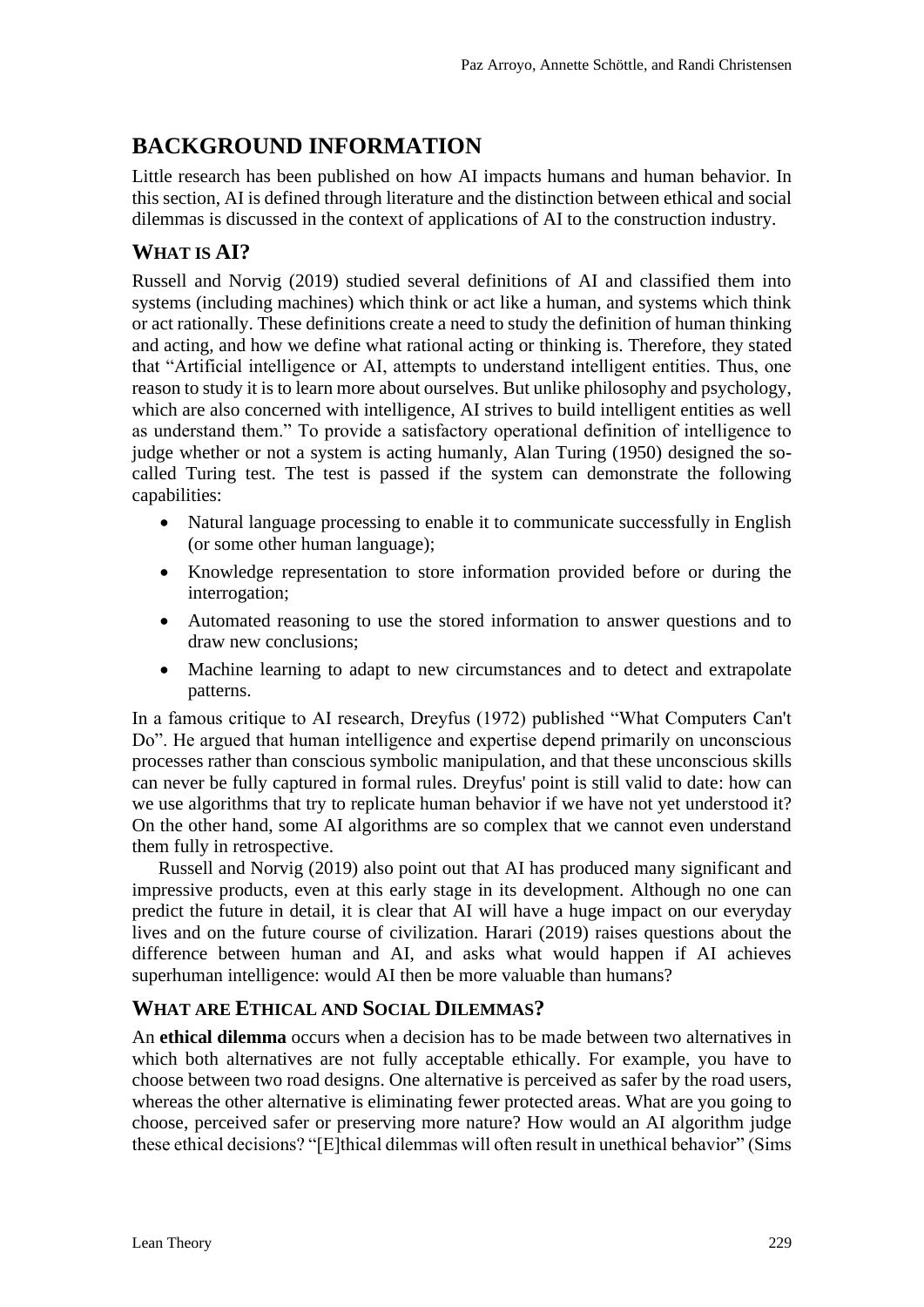1992, p. 510). **Ethical behavior** means we are following the values, norms and rules of our society. Schermerhorn (1989) introduced four perspectives on ethical behavior: (1) justice (act based on fundamental rights), (2) moral rights (fair treatment), (3) individualism (long-term self-interest), and (4) utilitarian (best for most people). Those four perspectives can create dilemmas based on long-term vs. short-term advantage and which perspective gets prioritized. Also, the American psychologist Lawrence Kohlberg defines the highest level of moral reasoning, "Postconventional moral reasoning", as the ability to question "What is ethically right?" and "What are the wider long-term consequences?" An example is the importance of applying the spirit of the law rather than the letter of the law. Thus, when we use AI in the construction industry, we need to consider how the AI is designed, operates and learns, and how the algorithm works in the context of ethical and social problems. AI has to cope with dilemmas and, in comparison with human decision-making, which we are quick to judge, are we critically assessing the information AI delivers?

A **social dilemma** occurs in a situation where there is a conflict between self and collective interest (Van Lange et al., 2013; Dawes and Messick, 2000). For example, a social dilemma exists if the architect and the MEP designer are locally optimizing based on each separate perspective. The two designs are interdependent and therefore the fragmented views may result in a suboptimal and inefficient building. If a generative design is used to optimize only one perspective, it may not be the best for the whole project.

# **CURRENT USES OF AI IN CONSTRUCTION**

This section presents different current uses of AI in the construction industry. Uses for the construction industry include but are not limited to automatic schedule generation for planning and control, design automation techniques like generative design or parametric design, contractual document analysis, and facility management.

#### **PLANNING AND CONTROL**

There are several AI applications currently being used in construction projects, especially around project scheduling analysis performed based on machine-learning algorithms (ENR 2021). One of the software vendors to optimize schedules (ALICE) states in an ENR article published in 2021 that the aim of this technology is to help teams avoid tedious planning tasks. He points out "Why would anyone in their right mind want to spend time crunching all the constraints on a project? It's mind-numbingly boring." This technology, based on commercially available AI algorithms, extrapolates thousands of possible ways of executing a project by running simulations of a project's 4D schedule and BIM, readjusting as variable inputs are tweaked in the project "recipe". Users make adjustments to the inputs, and the AI algorithm tells them how it will affect the construction schedule. The software developer says that the idea is not to cede decisionmaking to the algorithm; rather, it is about automating the process of generating possible alternate schedules (ENR 2021). These algorithms can help optimize the schedule of a project based on certain parameters; for example, the algorithm can explore crane placement and task sequencing for a construction project. But, how does the algorithm work? Since these companies have commercial interest the detailed understanding of how it works is not accessible to most people.

Schia et al. (2019) present interviews and a case study of using AI for planning on a project in Norway (studying ALICE). The study concludes that, when it comes to AI, the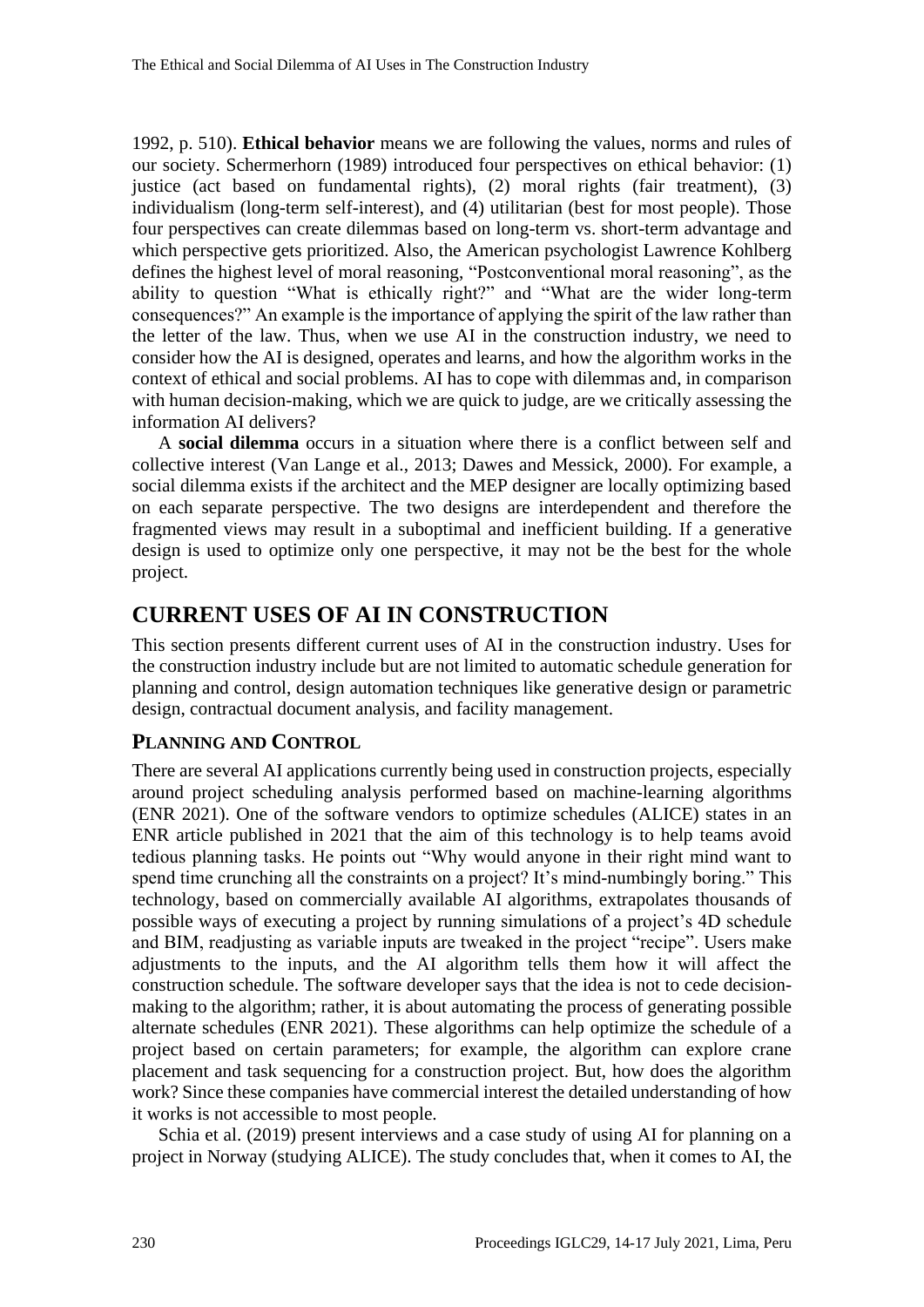human-AI trust will be the most decisive factor for a successful implementation. Furthermore, it will be difficult for a worker to understand how ALICE arrives at the output, and further trust the output. Currently, the algorithm depends on human data input, but in the future when the AI algorithm has enough historical data, human input will no longer be necessary (Schia et al. 2019). This sparked other questions regarding scheduling algorithms, such as, is the schedule optimization algorithm based on the critical path method? Does it use lean principles? How collaborative is it? How does the algorithm balance different interests? Can workers input their preferences for task sequencing? How does the algorithm learn? How do we know it is successful?

#### **GENERATIVE DESIGN**

Different AI algorithms have been used in construction projects, with the purpose of optimizing the design. This type of AI application looks to generate numerous design options which are not only aesthetic but also optimized for engineering performance. Oh et al. (2019) use generative models to create design alternatives and the topology optimization to help designers choose a design alternative in an iterative manner. According to Oh et al. (2019), their framework manifests better aesthetics, diversity and robustness of generated designs than previous generative design methods.

Newton (2019) argues that Generative Adversarial Networks (GANs) are an emerging research area in deep learning that have demonstrated impressive abilities to synthesize designs; however, their application in architectural design has been limited. Newton (2019) tested the creation of 2D and 3D designs from specific architectural styles and experimented on how to train the algorithms to a desired design to control the "fidelity" and "diversity" of the design. Our questions here are: how do you define a successful design? What do "fidelity" and "diversity" mean? How do you measure them? And who is the judge behind the design? Is design transferable from project to project? Again, this raises the question of how biased the algorithm is. How does the optimization algorithm make trade-offs between designs, who decides which factors are considered in the decision? Usually, optimization algorithms seek to optimize one or two parameters or have a priority system. How aware are designers of these assumptions? Are there biases included in the algorithms?

#### **CLAIM ANALYSIS**

According to Riad at al. (1991), delays are the major cause of construction disputes; mediation is usually an effective solution, but a preventive and comprehensive approach is lacking. Riad at al. (1991) developed an AI algorithm for time-based claim management, which analyzes disputes that arise due to different types of delays (excusable/compensable, excusable/noncompensable, nonexcusable; independent, concurrent, serial) and helps determine the responsibility of each party. The algorithm utilizes a procedure called 'Time Impact Analysis' and involves the use of network-based scheduling tools to identify, quantify and explain the cause of a schedule variance (Riad at al., 1991). But, who developed the AI algorithm used in case of a claim? And, is the algorithm trustworthy?

#### **ENVIRONMENTAL PERFORMANCE**

Fernandez et al. (2019) presents the development of an equation that uses Artificial Neural Networks to predict the environmental performance of buildings in Brazil, in terms of energy, water and waste generation. Fernandez et al. (2019) argue that these equations help managers obtain a benchmark based on the current building stage and they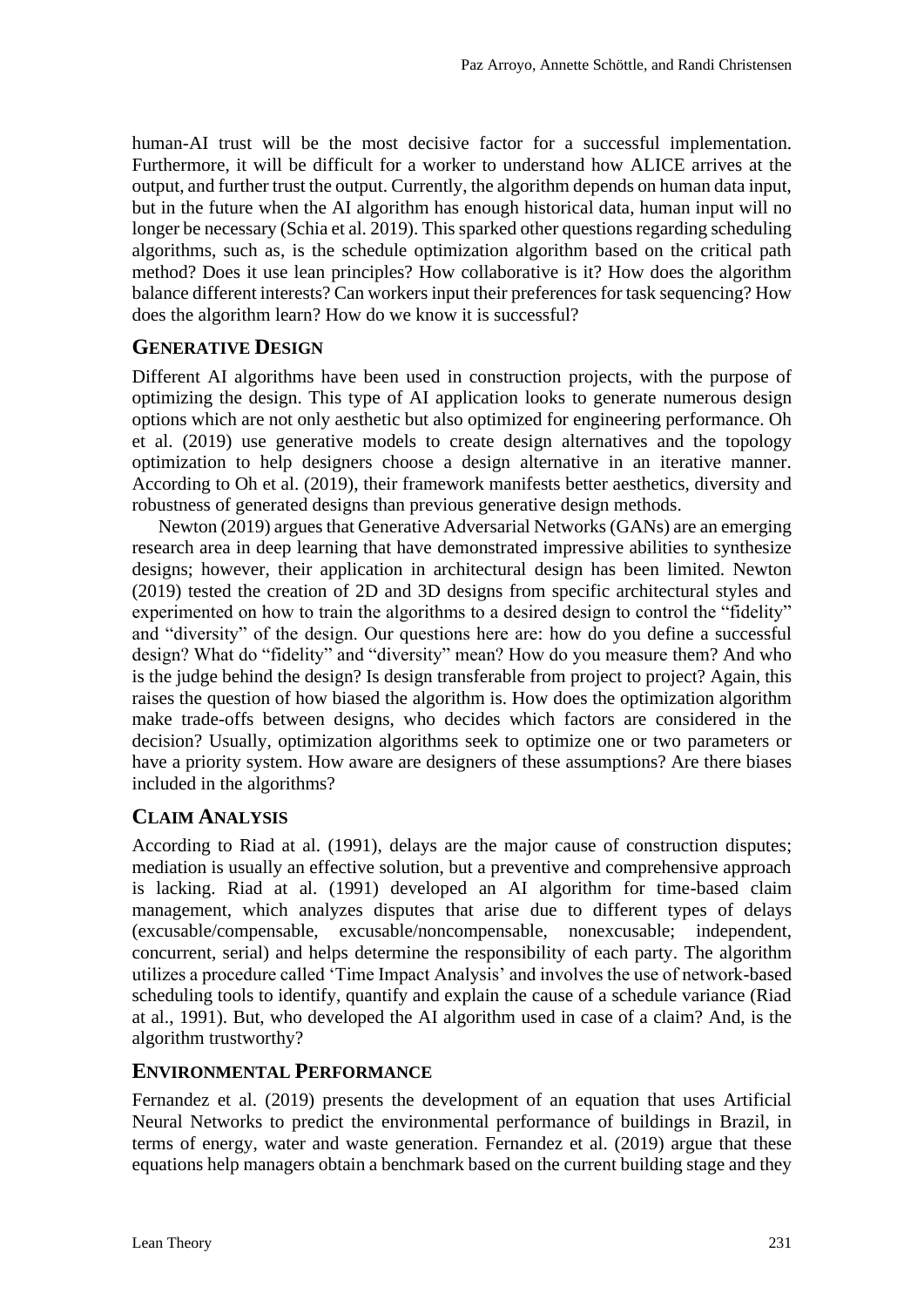can promote improvements in its environmental performance. But, given that the algorithms are based on data from other buildings' performance, is the benchmark appropriate? Should building design aim to perform based on the goals of society?

### **DISCUSSION**

In this section, we discuss the concerns the authors have around AI and how AI uses could lead to ethical and social dilemmas. We acknowledge the potential benefits of current and future uses of AI. However, in this discussion we are attempting to articulate our point of view, not as a definitive conclusion, but as a starting point where we need to learn more and hope to encourage others to explore the challenges of using AI in the construction industry and the people that are affected by it. Table 1 presents a relationship between the dilemmas presented in AI uses and the discussion questions. This structure was developed retrospectively as the research is exploratory and we did not define a predetermined structure in the methodology; we are presenting it first to help the reader.

| I able 1. Social and Edilcal Diffinitias and Discussion Ouestions. |                                                                                                                                       |
|--------------------------------------------------------------------|---------------------------------------------------------------------------------------------------------------------------------------|
| <b>Dilemma</b>                                                     | <b>Discussion Questions and Key Points</b>                                                                                            |
| <b>Ethical Dilemma</b>                                             | What is the source of data?                                                                                                           |
| (alternatives are not fully<br>acceptable ethically)               | Al applications will make trade-offs among ethically unacceptable alternatives.                                                       |
| <b>Ethical behavior</b>                                            | <b>Can we Trust AI Decisions?</b>                                                                                                     |
| (following values, norms and<br>rules of the society)              | Al applications should follow society's values and norms as they evolve. There is a<br>risk that AI cannot adjust to ethical norms.   |
| Social dilemma                                                     | Are AI algorithms biased?                                                                                                             |
| (conflict between self and<br>collective interest)                 | Al applications will have conflict regarding whose interests are prioritized, and<br>most likely will carry bias from their creators. |
|                                                                    | Do we need to please the algorithm?                                                                                                   |
|                                                                    | AI algorithms can also reinforce their preferences.                                                                                   |
|                                                                    | Does AI impact project team motivation?                                                                                               |
|                                                                    | We may be creating a problem if AI makes more decisions for us.                                                                       |

#### **WHAT IS THE SOURCE OF DATA?**

AI algorithms need data to learn. As these algorithms find more uses in the construction industry, they will also need large amounts of data to be trained. Having access to data means having access to better algorithms and the more data is used the more powerful the algorithm will be. Additionally, the AI decision-making process is impacted by the political, economic, social, technological, environmental and legal dimensions as well as by ethical boundaries and the ethical code of conduct (Brendel 2021), and "[t]o make an ethical decision [the machine] must know what an ethical conflict is [a situation where ethical rules clash with an agent's own self-interest]" (McDermott 2008, p. 6). Furthermore, based on the database and different approaches, the self-learning quality of AI is different within organizations (Brendel 2021).

Construction companies will need to decide which data to collect, and for what purposes. Finally, "When we assume information is objective, we forget that information doesn't create itself" (Flores 2012, p. 43). Often it is not considered if all the data is useful and thus needed. One point can be that we do not know if we might need the data in the future. Another point is the fear of missing something by not seeing the whole picture, having information asymmetry or by being limited by our cognition. But can AI consider everything a decision requires such as different political, moral and social interests as well as biases? Who decides which algorithm will be more successful? Which algorithm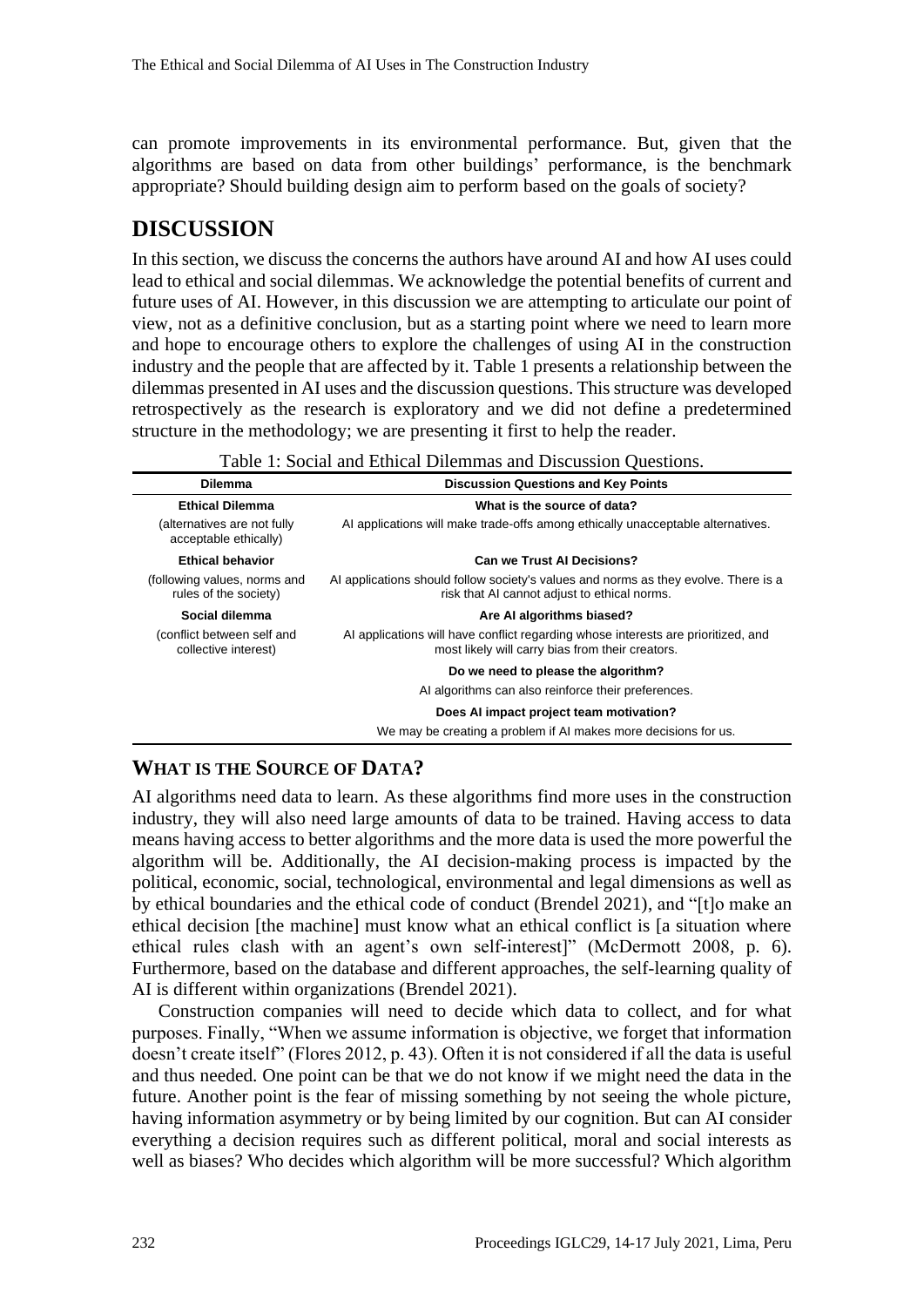has more commercial value? Which algorithms are going to be backed by venture capital? Which companies will lead the competition on AI development? In addition, if we want to keep humans engaged in processing the information, too much data can lead to analysis paralysis or just plain confusion.

### **CAN WE TRUST AI DECISIONS?**

Science is not always right; significant discoveries have been made that change our previous understanding. For example, in the 70s we believed that our chromosomes never change in our lives. In the 80s, scientists discovered that chromosomes could grow back due to a hormone called telomerase that is increased by healthy behaviors (Jaskelioff et al. 2011). What does this have to do with AI? AI replicates patterns, because it is learning from patterns that exist. The algorithm is learning based on the status quo of knowledge, but we discover and learn new things on a daily basis. Thus, we are imperfect, and our knowledge is not all-embracing, and neither is AI. Thus, new knowledge and experiences change our values and norms and need to be considered in the algorithm. So, are we trusting AI too much? Should we be more critical? How does it impact our daily work business? Some questions to raise regarding this topic are:

- What happens if someone believes that the algorithm is incorrect? What happens if you do not follow a recommendation made by the algorithm on a task sequence or schedule? What happened to those critical people in an organization?
- Are our brains going to become lazy if we often rely on algorithms' suggestions about what to do next without questioning them? Is AI going to be the new superhuman?
- How does AI impact the design phase of projects when relying on a generative design? What is the role of designers? Will designers be ultimately responsible for the design or will they be responsible only for providing data to feed the algorithm? Does the algorithm know what is best for us?

Moreover, some people assume that AI is objective, because the algorithm itself has no feelings. We agree, AI is more reliable, has no emotions, no moods, does not get sick, it does not require time off, and always has energy as long as it gets power. However, even though machines do not feel (for now), the task they perform uses the belief system and biases of their creators. Therefore, thinking that the algorithm is objective may not be correct if the data it used to be trained perpetuates subjective behaviors based on outdated belief systems. For example, if you want to select a successful project team, you will only be able to judge project teams based on the data available regarding their past performance and interactions.

#### **ARE AI ALGORITHMS BIASED?**

Many people think that AI can prevent or avoid biases and create an objective decision, that the data is fully transparent and traceable. It is well known that humans carry biases: if you think, you have biases. For example, we tend to more easily believe the opinions of people that have similar backgrounds and life experiences to ourselves (Nickerson et al., 1998). Even when we may be aware of our biases, we still cannot get rid of them; intensive training and a diverse group is needed to counteract them. AI is created by humans and biases are applied to a greater scale when using the algorithms. One very well-known bias is groupthink. Groupthink occurs when group members avoid disagreement (Janis and Mann 1979, 1982; Johnson and Johnson, 2009) and thus results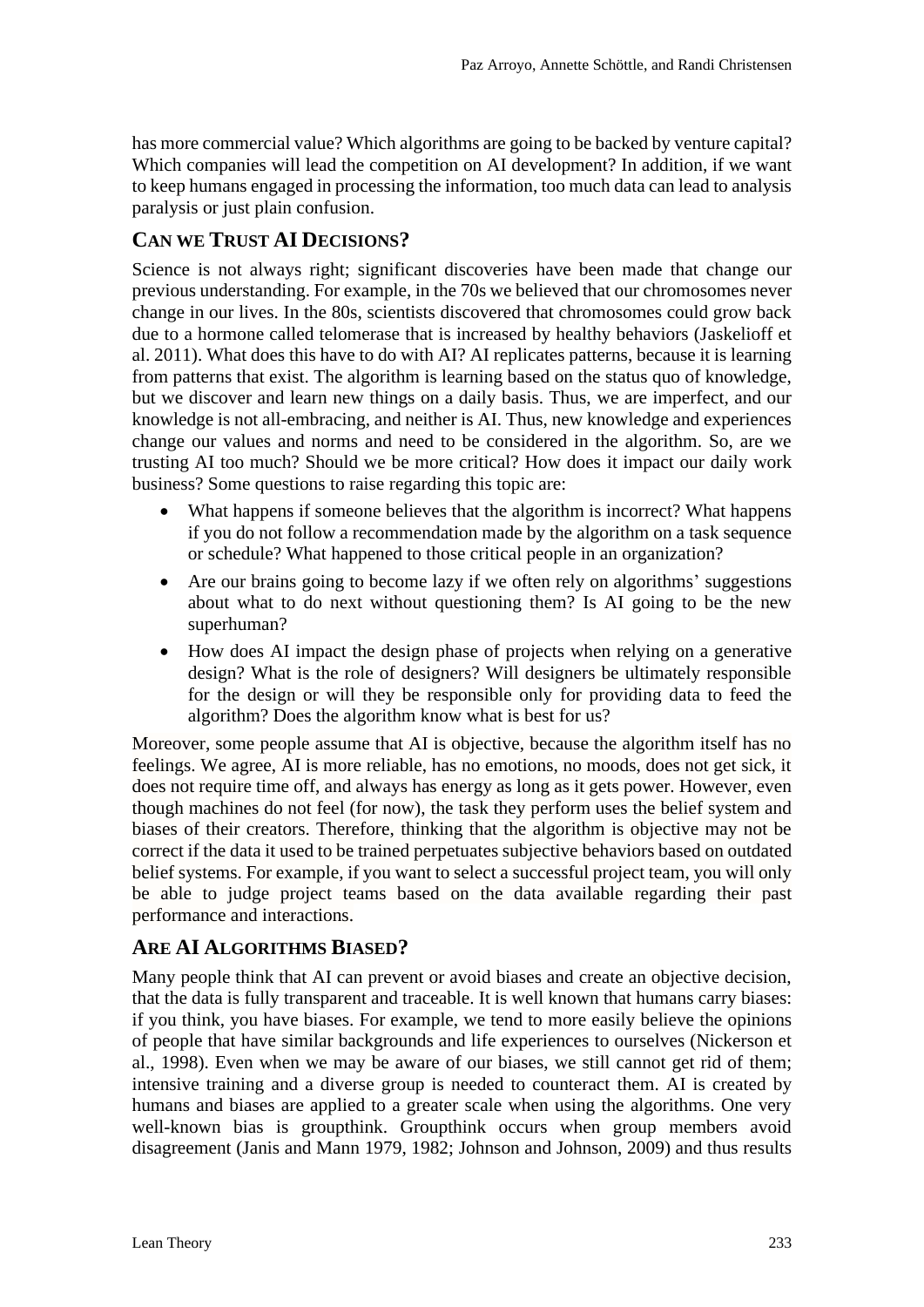are "caused by a lack of diverse thinking" (Schöttle et al. 2019, p. 799). Is the algorithm catalyzing groupthink? Are we going to avoid difficult conversations by relying on solutions from AI? Will it lead us to overlook important ethical dilemmas, just because we do not see the conflict? Are we able to have authentic discussions and productive conflicts in the workplace if we rely on AI? McDermott (2008, p. 6) argues that "the mere facts that the program has an explicit representation of the ethical rules, and that the humans who wrote or use the program know the rules are ethical does not make an 'explicit ethical reasoner' an ethical agent at all. For that, the agent must know that the issues covered by the rules are ethical." So, is an algorithm able to make an ethical decision without free will and emotions? Is the algorithm able to make a decision in a social complex setting? Does the person programming the algorithm have a full understanding of the social complexity and are they able to program such an algorithm? As written above, decision-making often results in trade-offs. But how does the AI decide in terms of trade-offs and does an AI have decision-making autonomy?

#### **DO WE NEED TO PLEASE THE ALGORITHM?**

Humans have the power to develop algorithms, but people that work for an algorithm often do not understand the outcome. For example, Harari in his book Homo Deus (2018) describes how Google's search algorithm is so complex that we cannot predict what the search result will be, even more if someone wants to create a successful website they have to do it so it is promoted by the algorithm (so the website's client is the algorithm not humans), people then just see what the algorithm likes. Thus, our world is shaped by how we pleased the algorithm. In the construction industry, this issue can be created when a schedule is decided by an algorithm, and now the subcontractor has to please the algorithm to get a good evaluation. There may be the case that circumstances change and following the original plan may no longer be optimal. Another example that often occurs is that structural engineering software often prescribes an amount of reinforcement in the building structure, which causes the problem of using more steel than necessary and having issues concerning compressing the concrete. Although structural engineers know this, they please the algorithm and thus produce waste. This causes a dilemma regarding sustainability and costs, and sometimes limits human creativity.

### **DOES AI IMPACT PROJECT TEAM MOTIVATION?**

Another point that needs to be considered arises in terms of motivation. As known from the self-determination theory (SDT), autonomous motivation, necessary to accomplish engagement and self-interest for creative problem solving, is based on the fulfilment of the three psychological needs: autonomy, competence and relatedness (e.g., Deci et al. 2017; Deci and Ryan 2014; Gagné and Deci 2005; Ryan and Deci 2000; Deci and Ryan 1985). All three factors will be impacted by AI. If we trust AI, are we really making decisions autonomously? If we rely on AI, are we going to have productive conflicts from which we grow and strengthen our relationships? Are we going to learn from failure or is AI hindering humans from improving? What does collaboration in a project team look like when AI takes over? If we let AI decide for us, what does this do to our motivation and the motivation and performance of a project team (see Schöttle (2020))? Is this creating a dilemma in terms of motivation and performance? Also, if the AI chooses an alternative with which you do not agree, you are in a conflict. Will AI take over all the repetitive and standard work, and free up humans to deal with creative thinking? Will AI provide the designers with alternatives that need to be assessed by competent experts?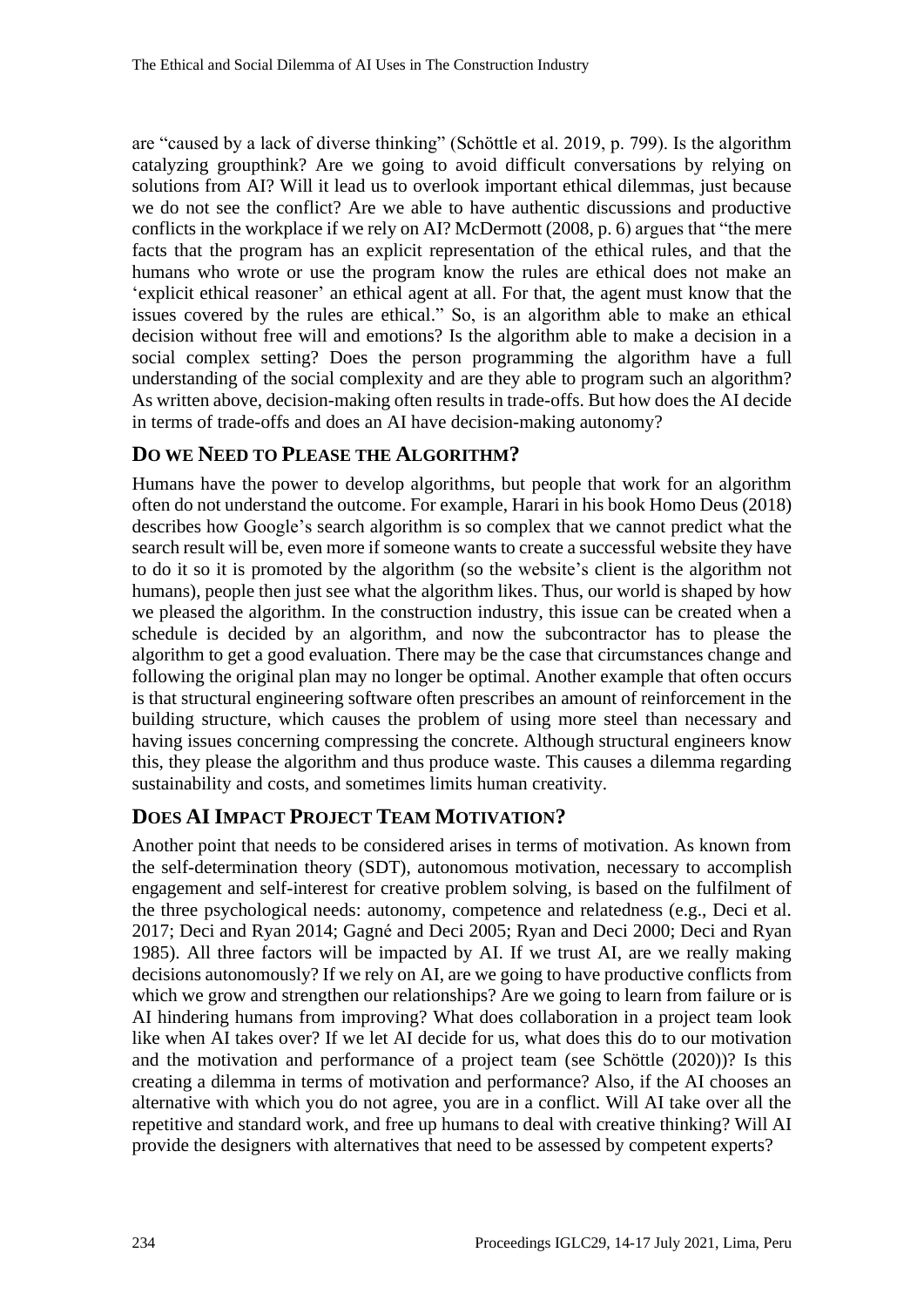#### **CONCLUSION**

This paper explores AI and its uses in the construction industry. There are currently some uses in planning and control, generic design and claim management. We explored how AI-based decisions in applications in the construction industry can present social and ethical dilemmas. Finally, we discussed how using AI algorithms will pose relevant questions concerning the future of the construction industry.

There are many potential benefits to the use of AI in the construction industry, from supporting better decisions, to optimizing schedules and reducing environmental impacts. As lean practitioners, we want to make the design, planning and construction process as efficient as possible, and, if AI can help do this, it should be part of our toolkit. But we should also keep being skeptical and ask questions to make sure we do not end up with an inappropriate solution just because it is complicated to understand the process behind it. When we are busy, we are more likely to overlook potential conflicts and biases. So, when using an AI tool to work more efficiently, we might fall into the trap of a social or ethical dilemma without exploring it, and risk ending up with an inappropriate solution despite our intentions.

The authors believe that the future of construction will include more and more AI algorithms as we get better at collecting data and training the algorithms. We are not specialists within AI, and some might find our use of non-scientific references such as a documentary on Netflix confusing. But, as we also know from the use of e.g. the Last Planner System, it is when we start to respectfully question other disciplines that we proactively identify waste and build on each other's ideas to drive real innovative thinking. We want to invite the industry and the lean community to engage in debating the benefits and also potential pitfalls of using AI to improve the construction industry, to ensure the optimization is balanced, and also consider benefits for the wider society. "What is ethically right? "What are the wider long-term consequences?"

#### **REFERENCES**

- Dawes, R.M., and Messick, D.M. (2000). "Social Dilemmas." *International Journal of Psychology*, 35(2) 111-116, [doi.org/10.1080/002075900399402.](http://doi.org/10.1080/002075900399402)
- Deci, E. L., Olafsen, A.H., and Ryan, R.M. (2017). "Self-Determination Theory in Work Organizations: The State of a Science." *Annual Review of Organizational Psychology and Organizational Behavior*, 4(1) 19-43.
- Deci, E.L., and Ryan, R.M. (1985). *Intrinsic Motivation and Self-Determination in Human Behavior*. New York, NY: Plenum Press.
- Deci, E.L., and Ryan, R.M. (2014). "The Importance of Universal Psychological Needs for Understanding Motivation in the Workplace." *The Oxford Handbook of Work Engagement, Motivation, and Self-Determination Theory*.
- DPR Construction (2019). 3 Ways to Turn Building Data into Building Intelligence. [https://www.dpr.com/media/blog/three-ways-to-turn-building-data-into-building](https://www.dpr.com/media/blog/three-ways-to-turn-building-data-into-building-intelligence)[intelligence.](https://www.dpr.com/media/blog/three-ways-to-turn-building-data-into-building-intelligence) Accessed: 2/26/2021.
- Dreyfus, H. (1972). *What computers can't do: The limits of artificial intelligence.* HarperCollins.
- ENR (2021). "How Artificial Intelligence Can Transform Construction." [https://www.enr.com/articles/51190-how-artificial-intelligence-can-transform](https://www.enr.com/articles/51190-how-artificial-intelligence-can-transform-construction)[construction.](https://www.enr.com/articles/51190-how-artificial-intelligence-can-transform-construction) Accessed: 2/26/2021.
- Fernandes, L.L.A, Rocha, M.J, Costa, D.B. (2019). "Prediction of Environmental Performance Indicators for Construction Sites Based on Artificial Neural Networks."